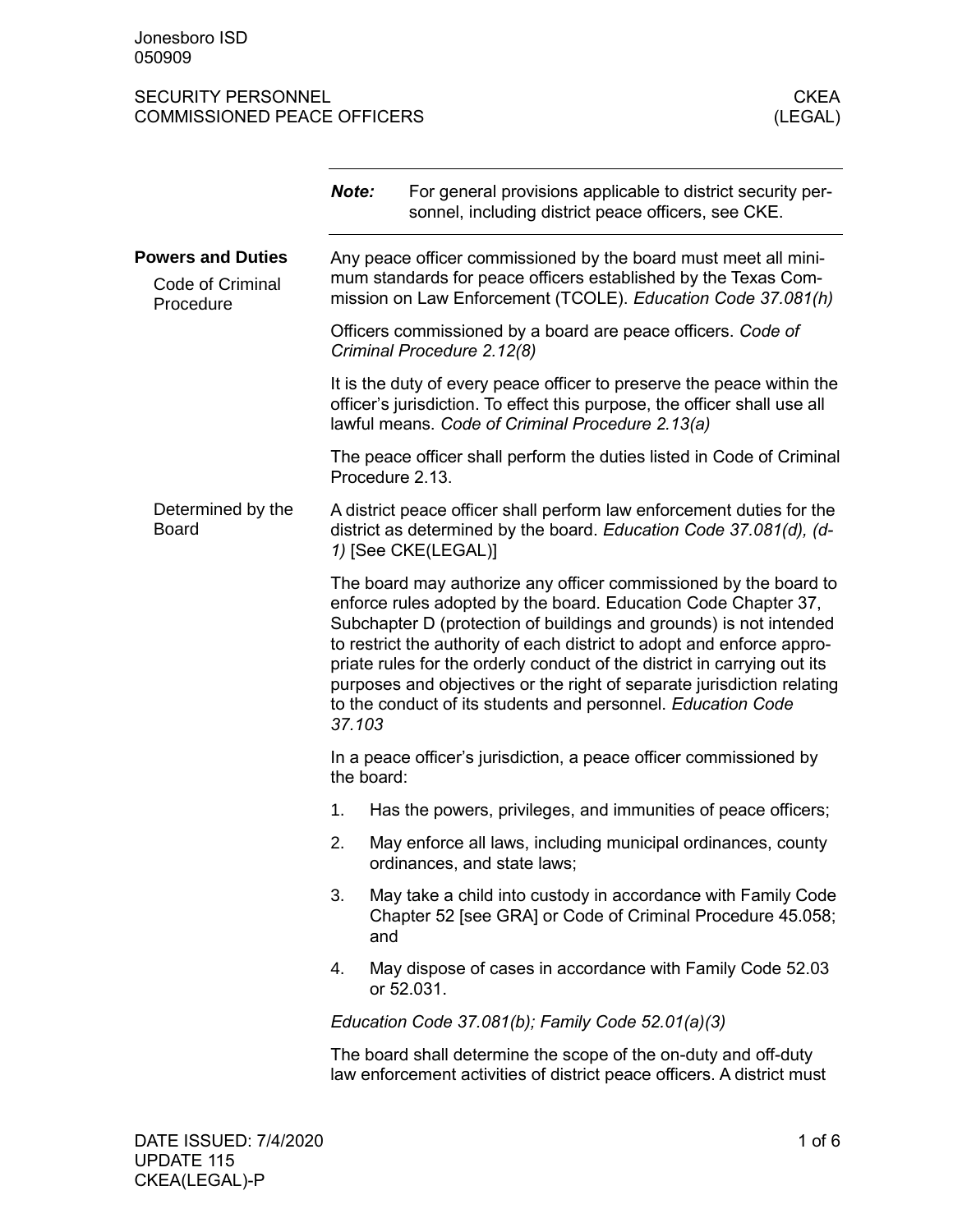|                                                                 |                                                                                                                                                                                                                                                                                                                                                                                                                               | authorize in writing any off-duty law enforcement activities per-<br>formed by a district peace officer.                                                                                                                                                                                                               |  |
|-----------------------------------------------------------------|-------------------------------------------------------------------------------------------------------------------------------------------------------------------------------------------------------------------------------------------------------------------------------------------------------------------------------------------------------------------------------------------------------------------------------|------------------------------------------------------------------------------------------------------------------------------------------------------------------------------------------------------------------------------------------------------------------------------------------------------------------------|--|
|                                                                 |                                                                                                                                                                                                                                                                                                                                                                                                                               | A district peace officer may provide assistance to another law en-<br>forcement agency. A district may contract with a political subdivi-<br>sion for the jurisdiction of a district peace officer to include all terri-<br>tory in the jurisdiction of the political subdivision.                                     |  |
|                                                                 |                                                                                                                                                                                                                                                                                                                                                                                                                               | Education Code $37.081(c)$ , (e)                                                                                                                                                                                                                                                                                       |  |
| <b>Chief of Police</b>                                          |                                                                                                                                                                                                                                                                                                                                                                                                                               | The chief of police of a district police department shall be account-<br>able to the superintendent and shall report to the superintendent.<br>District police officers shall be supervised by the district chief of po-<br>lice or the chief's designee and shall be licensed by TCOLE. Edu-<br>cation Code 37.081(f) |  |
| <b>Oath and Bond</b>                                            | A peace officer assigned to duty and commissioned by a board<br>shall take and file the oath required of peace officers and shall exe-<br>cute and file a bond in the sum of \$1,000, payable to the board,<br>with two or more sureties, conditioned that the peace officer will<br>fairly, impartially, and faithfully perform all the duties that may be<br>required of the peace officer by law. Education Code 37.081(h) |                                                                                                                                                                                                                                                                                                                        |  |
| <b>Reporting</b><br><b>Appointment and</b><br><b>Separation</b> | Before a law enforcement agency may appoint a person licensed<br>or seeking a license as a peace officer, the agency head or de-<br>signee must comply with the requirements of 37 Administrative<br>Code 217.7(a), including:                                                                                                                                                                                                |                                                                                                                                                                                                                                                                                                                        |  |
|                                                                 | 1.                                                                                                                                                                                                                                                                                                                                                                                                                            | For a person's initial appointment, submit an appointment ap-<br>plication (L1 Form) and receive an approval of the application<br>before the person discharges any duties related to the license<br>sought.                                                                                                           |  |
|                                                                 | 2.                                                                                                                                                                                                                                                                                                                                                                                                                            | For current licensees, submit a Statement of Appointment (L1<br>Form) within seven days of the appointment.                                                                                                                                                                                                            |  |
|                                                                 |                                                                                                                                                                                                                                                                                                                                                                                                                               | 37 TAC 217.7(a)(9)(B)(vi), (10)                                                                                                                                                                                                                                                                                        |  |
|                                                                 | When a person licensed by TCOLE separates from an agency, the<br>agency shall, within 7 business days:                                                                                                                                                                                                                                                                                                                        |                                                                                                                                                                                                                                                                                                                        |  |
|                                                                 | 1.                                                                                                                                                                                                                                                                                                                                                                                                                            | Submit a separation report (Form F5) to TCOLE; and                                                                                                                                                                                                                                                                     |  |
|                                                                 | 2.                                                                                                                                                                                                                                                                                                                                                                                                                            | Provide a copy to the licensee in a manner prescribed by Oc-<br>cupations Code 1701.452 (Employment Termination Report).                                                                                                                                                                                               |  |
|                                                                 |                                                                                                                                                                                                                                                                                                                                                                                                                               | 37 TAC 217.7(b)                                                                                                                                                                                                                                                                                                        |  |
|                                                                 |                                                                                                                                                                                                                                                                                                                                                                                                                               | An agency must retain records kept under these provisions while<br>the person is appointed and for a minimum of five years after the li-<br>censee's separation date with that agency. The records must be                                                                                                             |  |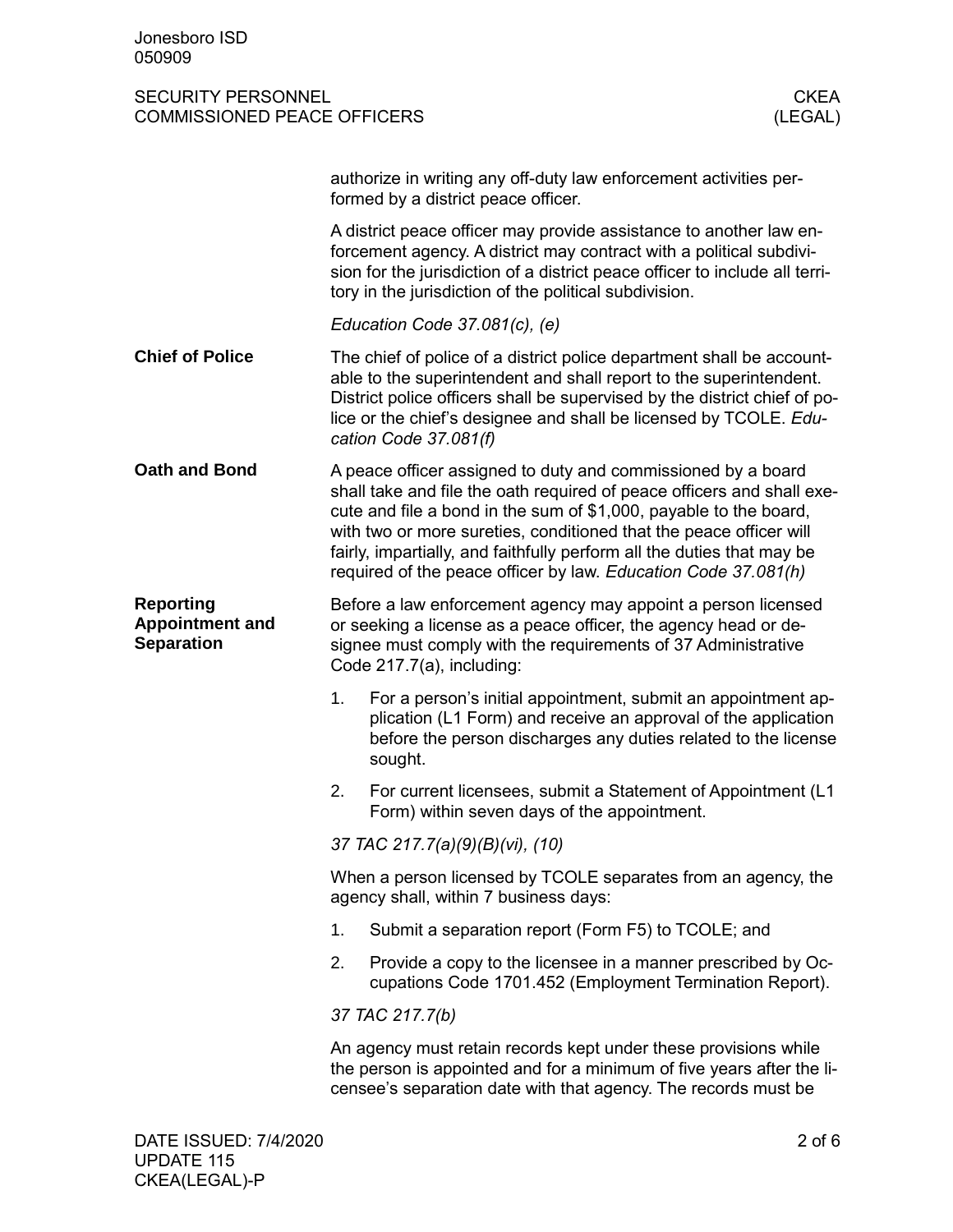| Jonesboro ISD<br>050909                                                                   |                                                                                                                                                                                                                                                                                                                                                      |  |
|-------------------------------------------------------------------------------------------|------------------------------------------------------------------------------------------------------------------------------------------------------------------------------------------------------------------------------------------------------------------------------------------------------------------------------------------------------|--|
| <b>SECURITY PERSONNEL</b><br><b>CKEA</b><br><b>COMMISSIONED PEACE OFFICERS</b><br>(LEGAL) |                                                                                                                                                                                                                                                                                                                                                      |  |
|                                                                                           | maintained under the control of the agency head or designee in a<br>format readily accessible to TCOLE. 37 TAC 217.7(d)                                                                                                                                                                                                                              |  |
| <b>Memorandum of</b><br><b>Understanding</b>                                              | A district police department and the law enforcement agencies with<br>which it has overlapping jurisdiction shall enter into a memorandum<br>of understanding that outlines reasonable communication and co-<br>ordination efforts between the department and the agencies. Edu-<br>cation Code 37.081(g)                                            |  |
| <b>Body-Worn Cameras</b>                                                                  | A law enforcement agency that operates a body-worn camera pro-<br>gram shall adopt a policy for the use of body-worn cameras that<br>must ensure that a body-worn camera is activated only for a law<br>enforcement purpose and must include guidelines and provisions<br>required by Occupations Code 1701.655(b).                                  |  |
|                                                                                           | A policy may not require a peace officer to keep a body-worn cam-<br>era activated for the entire period of the officer's shift.                                                                                                                                                                                                                     |  |
|                                                                                           | Before a law enforcement agency may operate a body-worn cam-<br>era program, the agency must provide training to peace officers<br>who will wear the body-worn cameras and any other personnel<br>who will come into contact with video and audio data obtained from<br>the use of body-worn cameras.                                                |  |
|                                                                                           | Occupations Code 1701.655, .656                                                                                                                                                                                                                                                                                                                      |  |
| <b>Motor Vehicle Stops</b>                                                                | A peace officer who stops a motor vehicle for an alleged violation<br>of a law or ordinance shall report to the law enforcement agency<br>that employs the officer information relating to the stop, including<br>the information required by Code of Criminal Procedure 2.133.                                                                      |  |
|                                                                                           | The chief administrator of a law enforcement agency is responsible<br>for auditing these reports to ensure that the race or ethnicity of the<br>person operating the motor vehicle is being reported.                                                                                                                                                |  |
|                                                                                           | Code of Criminal Procedure 2.133                                                                                                                                                                                                                                                                                                                     |  |
|                                                                                           | A law enforcement agency shall compile and analyze the infor-<br>mation contained in each report received by the agency. Not later<br>than March 1 of each year, each law enforcement agency shall<br>submit a report containing the incident-based data compiled during<br>the previous calendar year to TCOLE. Code of Criminal Procedure<br>2.134 |  |
| <b>Civil Penalty</b>                                                                      | If the chief administrator of a local law enforcement agency inten-<br>tionally fails to submit the incident-based data as required by Code<br>of Criminal Procedure 2.134, the department is liable to the state<br>for a civil penalty in an amount not to exceed \$5,000 for each viola-<br>tion. Code of Criminal Procedure 2.1385(a)            |  |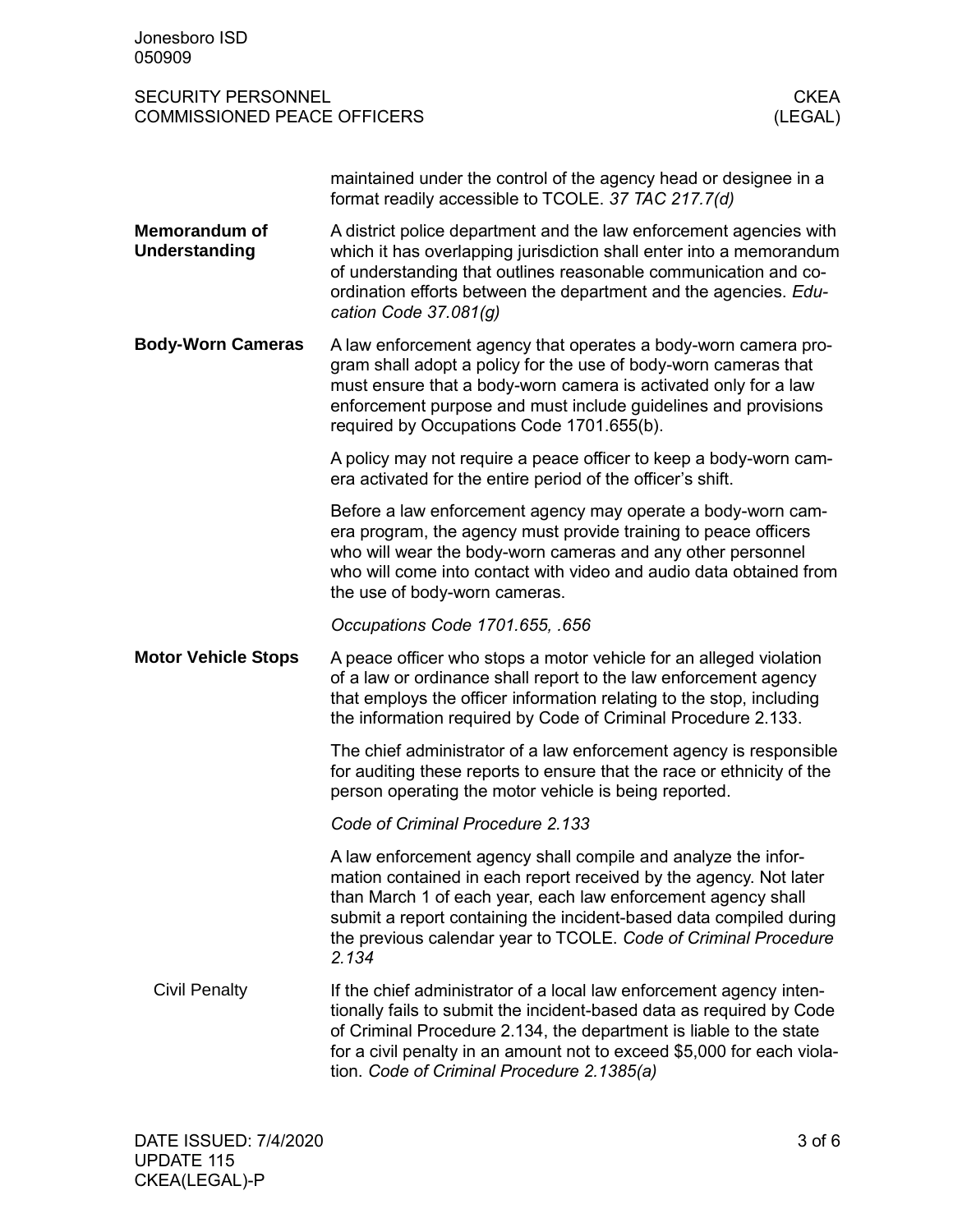| <b>Racial Profiling</b>                                           | A peace officer may not engage in racial profiling. Code of Criminal<br>Procedure 2.131                                                                                                                                                                                                                                                                                     |                                                                                                                                        |  |  |
|-------------------------------------------------------------------|-----------------------------------------------------------------------------------------------------------------------------------------------------------------------------------------------------------------------------------------------------------------------------------------------------------------------------------------------------------------------------|----------------------------------------------------------------------------------------------------------------------------------------|--|--|
|                                                                   | Each law enforcement agency that employs peace officers who<br>make traffic stops in the routine performance of the officer's official<br>duties shall adopt a detailed written policy on racial profiling that<br>complies with Code of Criminal Procedure 2.132(b). Code of Crimi-<br>nal Procedure 2.132                                                                 |                                                                                                                                        |  |  |
| <b>Mental Health Crisis</b><br>or Substance Abuse<br><b>Issue</b> | A law enforcement agency shall make a good faith effort to divert a<br>person suffering a mental health crisis or suffering from the effects<br>of substance abuse to a proper treatment center in the agency's ju-<br>risdiction if:                                                                                                                                       |                                                                                                                                        |  |  |
|                                                                   | 1.                                                                                                                                                                                                                                                                                                                                                                          | There is an available and appropriate treatment center in the<br>agency's jurisdiction to which the agency may divert the per-<br>son; |  |  |
|                                                                   | 2.                                                                                                                                                                                                                                                                                                                                                                          | It is reasonable to divert the person;                                                                                                 |  |  |
|                                                                   | 3.                                                                                                                                                                                                                                                                                                                                                                          | The offense that the person is accused of is a misdemeanor,<br>other than a misdemeanor involving violence; and                        |  |  |
|                                                                   | 4.                                                                                                                                                                                                                                                                                                                                                                          | The mental health crisis or substance abuse issue is sus-<br>pected to be the reason the person committed the alleged of-<br>fense.    |  |  |
|                                                                   | This requirement does not apply to a person who is accused of<br>specified offenses involving intoxication.                                                                                                                                                                                                                                                                 |                                                                                                                                        |  |  |
|                                                                   | Code of Criminal Procedure 16.23                                                                                                                                                                                                                                                                                                                                            |                                                                                                                                        |  |  |
| <b>Administration of</b><br><b>Epinephrine</b>                    | A law enforcement agency may acquire and possess epinephrine<br>auto-injectors and a peace officer may possess and administer an<br>epinephrine auto-injector in accordance with Occupations Code<br>Chapter 1701, Subchapter O. Occupations Code 1701.702(a) [See<br>FFAC regarding district maintenance and administration of epi-<br>nephrine auto-injectors.]           |                                                                                                                                        |  |  |
| <b>Officer-Involved</b><br><b>Injury or Death</b>                 | "Officer-involved injury or death" means an incident during which a<br>peace officer discharges a firearm causing injury or death to an-<br>other.                                                                                                                                                                                                                          |                                                                                                                                        |  |  |
|                                                                   | Not later than the 30th day after the date of an officer-involved in-<br>jury or death, the law enforcement agency employing an officer in-<br>volved in the incident must complete and submit a written or elec-<br>tronic report to the office of the attorney general. The report must<br>include all information required by Code of Criminal Procedure<br>$2.139(b)$ . |                                                                                                                                        |  |  |
|                                                                   |                                                                                                                                                                                                                                                                                                                                                                             | Code of Criminal Procedure 2.139                                                                                                       |  |  |
|                                                                   |                                                                                                                                                                                                                                                                                                                                                                             |                                                                                                                                        |  |  |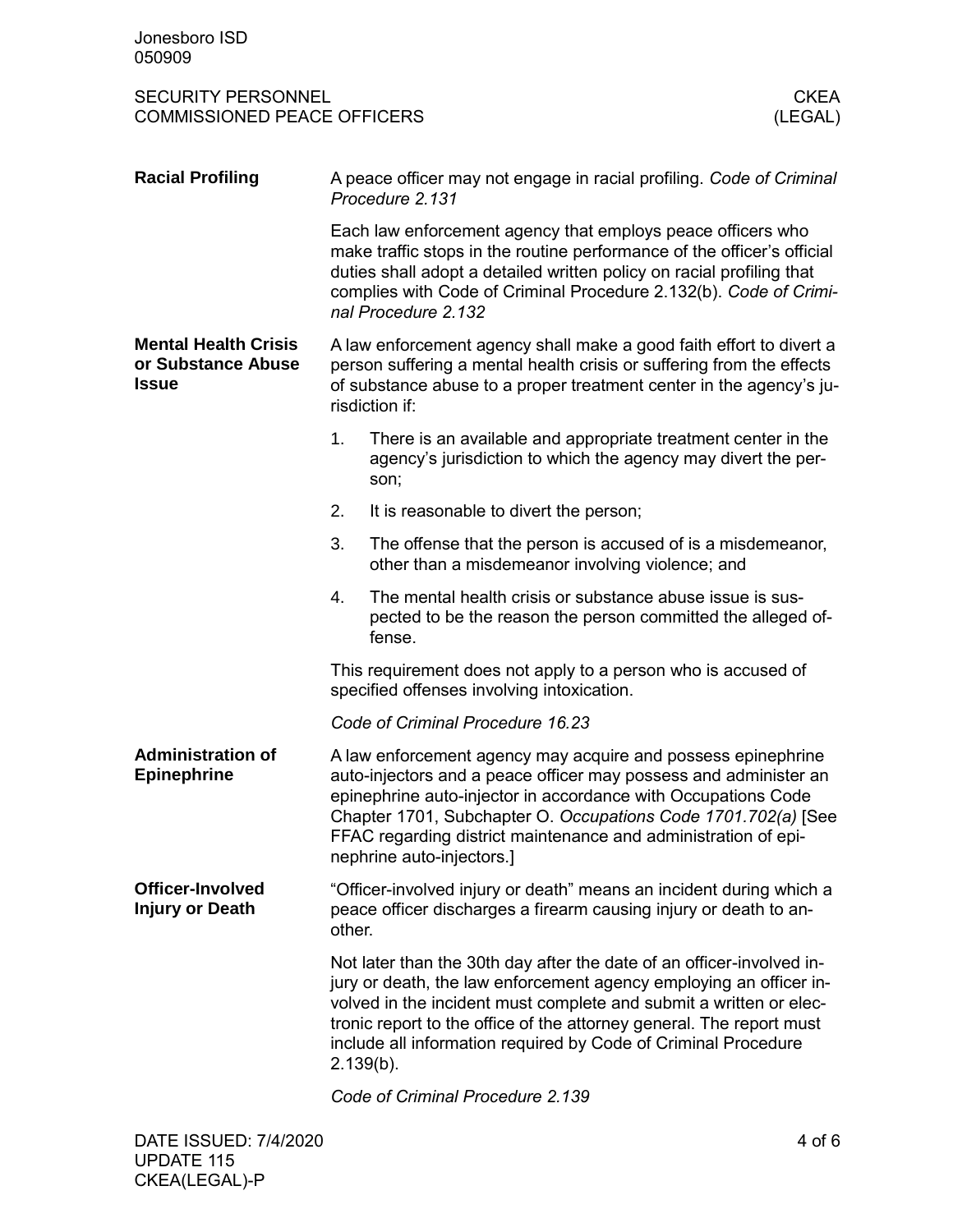|                                                    | Not later than the 30th day after the date of the occurrence of an<br>incident in which, while a peace officer is performing an official<br>duty, a person who is not a peace officer discharges a firearm and<br>causes injury or death to the officer, the law enforcement agency<br>employing the injured or deceased officer at the time of the incident<br>must complete and submit a written or electronic report to the office<br>of the attorney general. The report must include all information re-<br>quired by Code of Criminal Procedure 2.1395(a). Code of Criminal<br>Procedure 2.1395(b)                                                                                                                                                                                                                                                                     |
|----------------------------------------------------|------------------------------------------------------------------------------------------------------------------------------------------------------------------------------------------------------------------------------------------------------------------------------------------------------------------------------------------------------------------------------------------------------------------------------------------------------------------------------------------------------------------------------------------------------------------------------------------------------------------------------------------------------------------------------------------------------------------------------------------------------------------------------------------------------------------------------------------------------------------------------|
| <b>Failure to Report</b>                           | A law enforcement agency that fails to submit the required report<br>on or before the seventh day after the date the agency received<br>notice of failure to report from the office of the attorney general, is<br>liable for a civil penalty in the amount of \$1,000 for each day after<br>the seventh day that the agency fails to submit the report. Begin-<br>ning on the day after the date of receiving notice of failure to report,<br>a law enforcement agency that, in the five-year period preceding<br>the date the agency received the notice, has been liable for a civil<br>penalty is liable for a civil penalty for each day the agency fails to<br>submit the required report in the amount of \$10,000 for the first day<br>and \$1,000 for each additional day that the agency fails to submit<br>the report. Code of Criminal Procedure 2.13951(b), (c) |
| <b>Complaints Against</b><br><b>Peace Officers</b> | To be considered by the head of the district's police department, a<br>complaint against a district peace officer must be in writing and<br>signed by the person making the complaint. A copy of the com-<br>plaint shall be given to the officer within a reasonable time after it is<br>filed. Disciplinary action may not be taken against the officer unless<br>a copy of the signed complaint is given to the officer. The officer<br>may not be indefinitely suspended or terminated based on the sub-<br>ject matter of the complaint unless the complaint is investigated<br>and there is evidence to prove the allegation of misconduct. Gov't<br>Code 614.021-.023; Colorado County v. Staff, 510 S.W.3d 435<br>(Tex. 2017); Atty. Gen. Op. GA-251 (2004)                                                                                                          |
|                                                    | On the commencement of an investigation by a law enforcement<br>agency of a complaint by an individual who believes that a peace<br>officer employed by the agency has engaged in racial profiling with<br>respect to the individual in which a video or audio recording of the<br>occurrence on which the complaint is based was made, the agency<br>shall promptly provide a copy of the recording to the peace officer<br>who is the subject of the complaint on written request by the officer.<br>Code of Criminal Procedure 2.132(b)(3), (f)                                                                                                                                                                                                                                                                                                                           |
|                                                    | [See DGBA, FNG, and GF for appeals]                                                                                                                                                                                                                                                                                                                                                                                                                                                                                                                                                                                                                                                                                                                                                                                                                                          |
| Legal<br><b>Representation</b>                     | A district shall provide a district employee who is a peace officer<br>with legal counsel without cost to the employee to defend the em-                                                                                                                                                                                                                                                                                                                                                                                                                                                                                                                                                                                                                                                                                                                                     |
| DATE ISSUED: 7/4/2020                              | $5$ of $6$                                                                                                                                                                                                                                                                                                                                                                                                                                                                                                                                                                                                                                                                                                                                                                                                                                                                   |